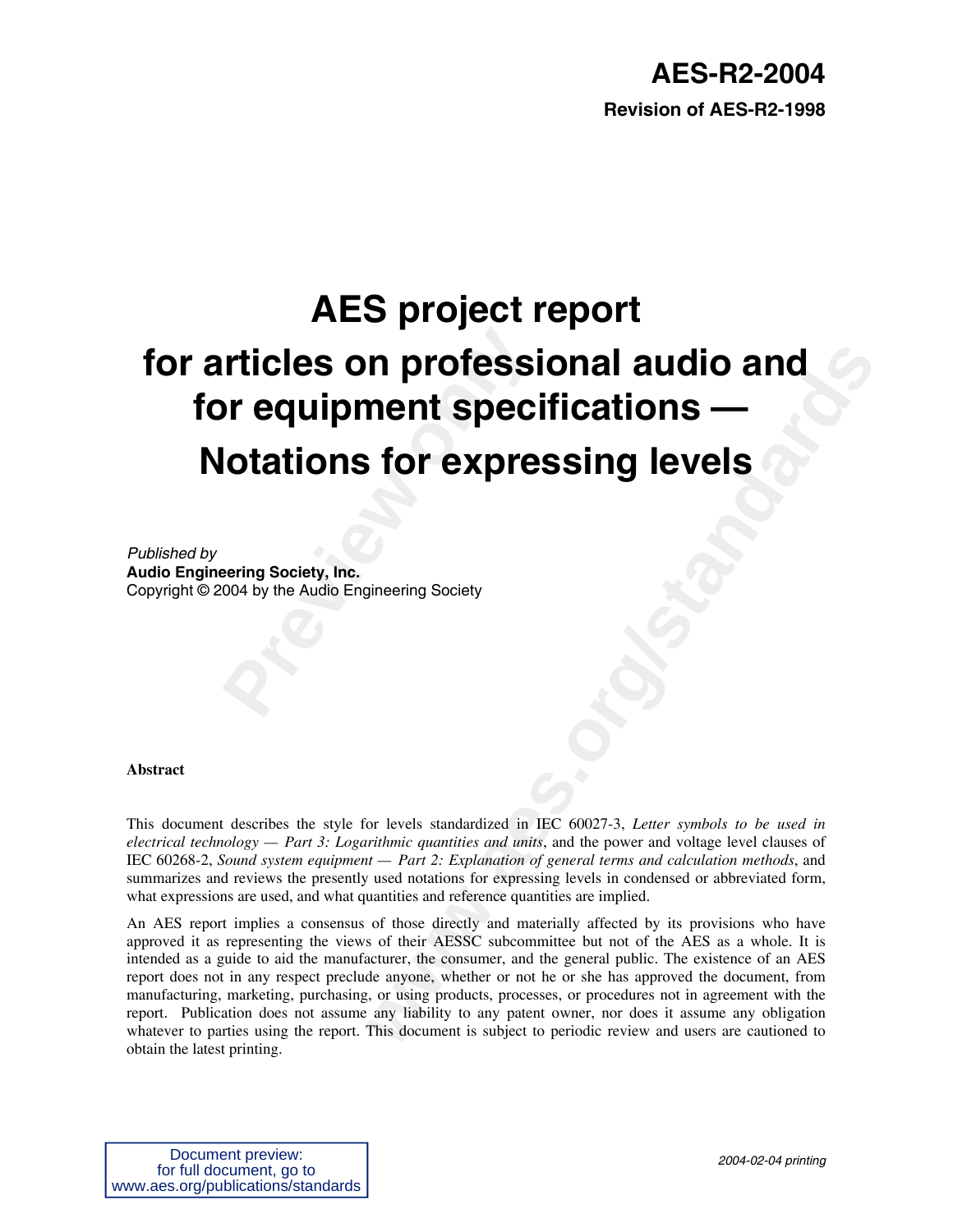#### **Contents**

| <b>Manda</b> |  |
|--------------|--|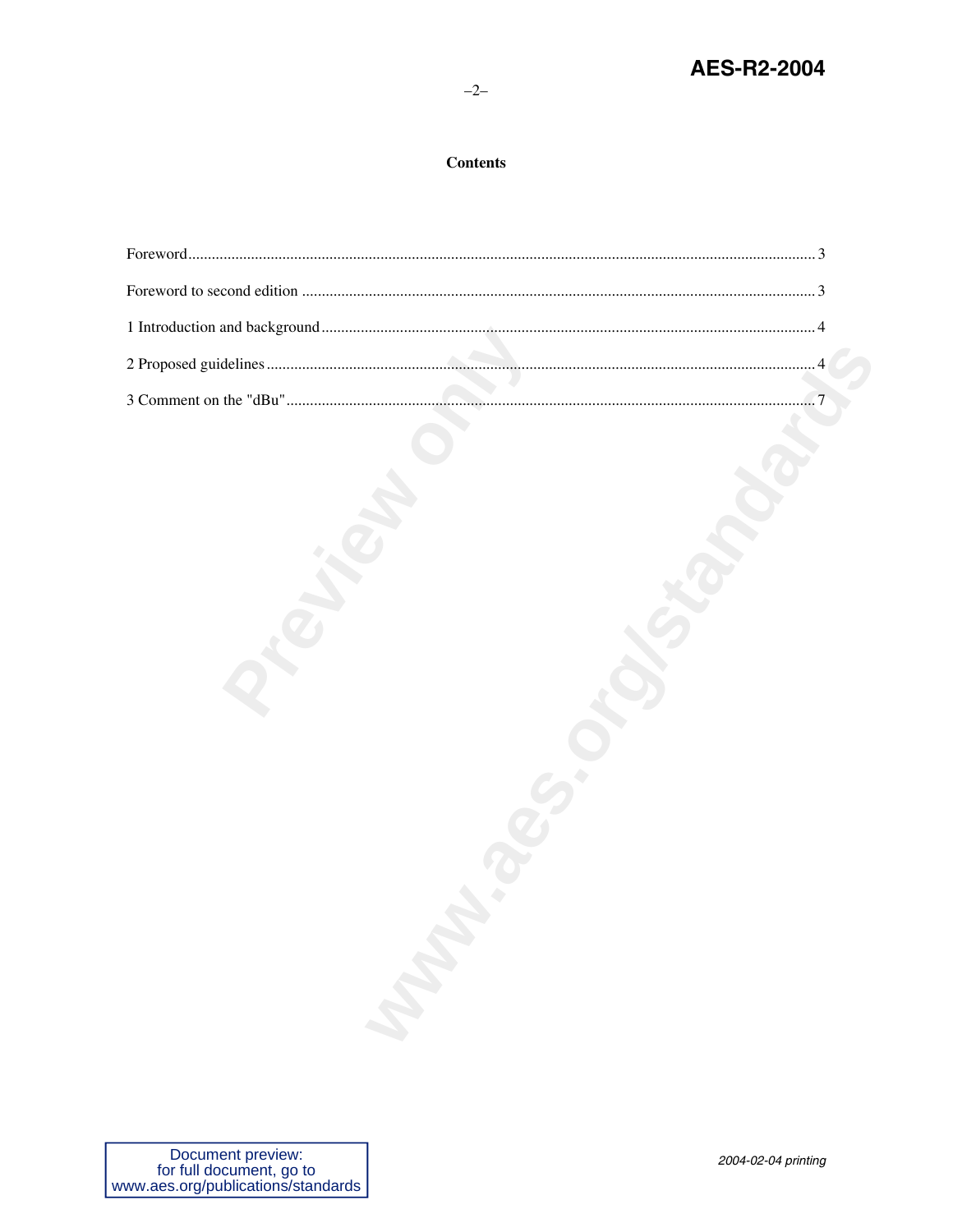#### <span id="page-2-0"></span>**Foreword**

[This foreword is not a part of AES-R2-1998, *AES project report for articles on professional audio and for equipment specifications — Notations for expressing levels*.]

This document was prepared by the SC-05-A task group of the Audio Engineering Society Standards Committee (AESSC) SC-05 Subcommittee on Interconnections. The task group was established on 1995-10- 09, with Chair John Woodgate and Vice Chair J. McKnight. It was assigned project AES-X39 with the goals:

(1) to familiarize AES members and others with the style for levels standardized in IEC 60027-3, *Letter symbols to be used in electrical technology — Part 3: Logarithmic quantities and units*, and the power and voltage level clauses of IEC 60268-2, *Sound system equipment — Part 2: Explanation of general terms and calculation methods*, for example:

Power level re 1 mW =  $n$  dB;

(2) to collect information;

(3) to provide guidance for recommendations in this area by the staff of the *Journal of the Audio Engineering Society;*

(4) to consider any further standardization in this area if necessary, and, if so, draft a standard.

familiarize AES members and others with the st symbols to be used in electrical technology — Pe<br>wer and voltage level clauses of IEC 60268-2, *Soueral terms and calculation methods*, for example:<br>r level re 1 mW = n dB;<br>c ocis and omass wind in so syt to i volos salonation of into the deterrical technology - Part 3: Logarithmic quantities and units, and<br>elastics of IEC 60268-2, Sound system equipment - Part 2: Explanation<br>tion methods, for The project was established by the AESSC at the AES 99th Convention in New York, NY, US in 1995-10. Open meetings were held at the AES 101st Convention in Los Angeles, CA, US, in 1996-11, and at the 103rd Convention in New York, in 1997-09, at which the task group reported to the SC-05 subcommittee. That report to the subcommittee was published in the *Journal of the AES*, vol. 46, no. 3, pp. 217–219 (1998-03), and appears on the AESSC Web site.

J. M. Woodgate, Chairman J. McKnight, Vice-Chairman 1998-06-01

#### <span id="page-2-1"></span>**Foreword to second edition**

This report was reviewed and revised by the SC-03-01 Working Group on Analog Recording. Clause 3 originally proposed that "The task group has suggested that AESSC should consider recommending the adoption of 1 V as the reference quantity for new work in audio engineering, corresponding to the level 0 dB (V)." This proposal has been abandoned for reasons explained in the revised clause 3.

J. McKnight, Chairman 2003-12